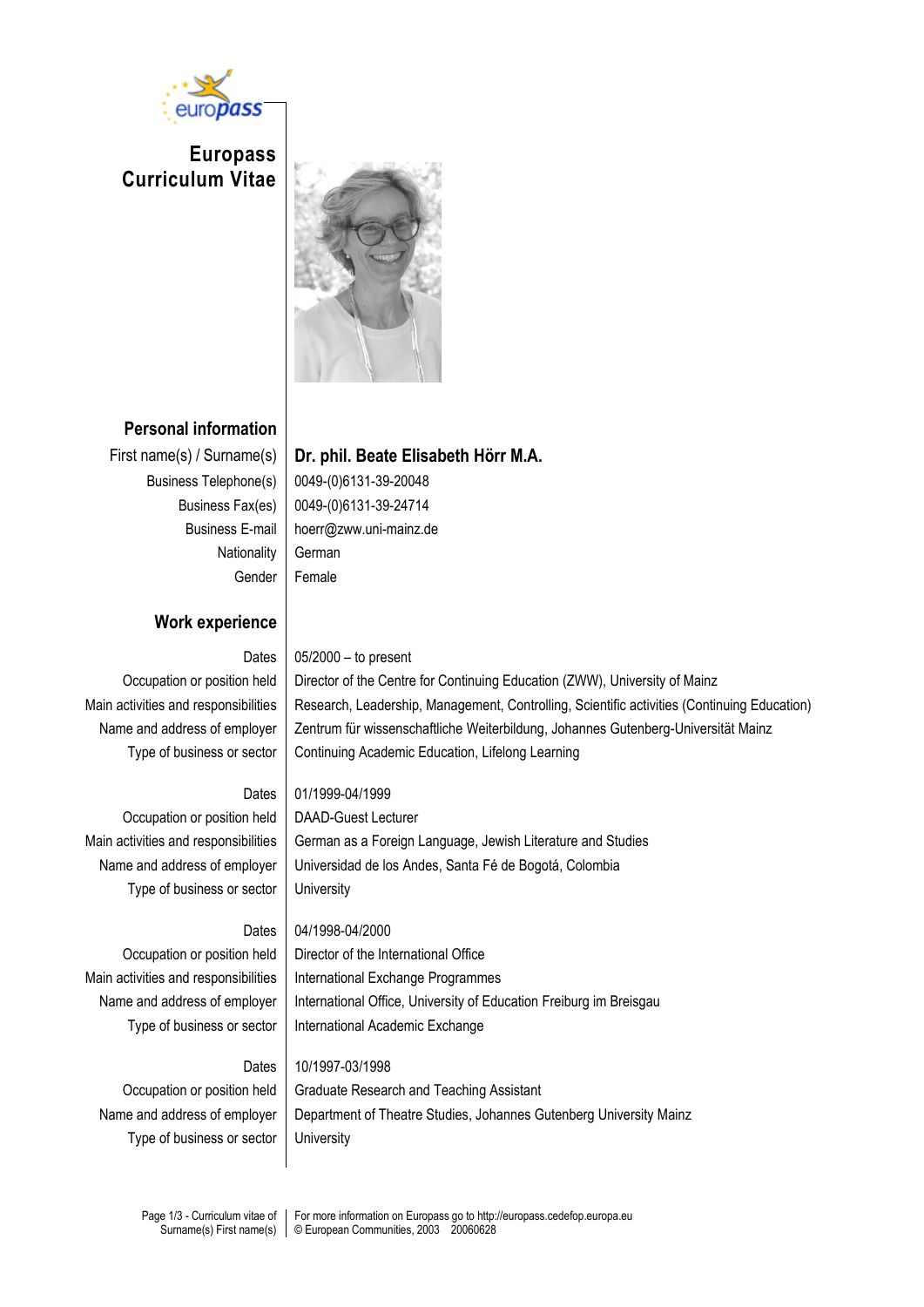#### Dates 04/1997-03/1998

Occupation or position held | Director of the International Summer School Main activities and responsibilities | Organisation of the International Summer School Name and address of employer | International Office, Johannes Gutenberg University Mainz Type of business or sector | International Academic Exchange

#### Dates 01/1997-04/1997

Type of business or sector | University

Occupation or position held | DAAD / COLIENCIAS – Guest Lecturer Main activities and responsibilities | German as a Foreign Language, Jewish Literature and Studies Name and address of employer | Universidad de los Andes, Santa Fé de Bogotá, Colombia

#### Dates 09/1995-09/1997

Occupation or position held | Graduate Research and Teaching Assistant Name and address of employer | Department of Comparative Literature Studies, Johannes Gutenberg University Mainz Type of business or sector | University

#### **Education and training**

Dates 1991-1996 Title of qualification awarded  $\vert$  Dr. phil (PhD) Principal subjects/occupational skills covered Thesis subject: "Tragödie und Ideologie. Tragödienkonzepte in Spanien und Deutschland in der ersten Hälfte des 20. Jahrhunderts" (translation: "Tragedy and Ideology. Concepts of Tragedy in Spain and Germany in the First Half of the Twentieth Century") Name and type of organisation providing education and training Johannes Gutenberg University Mainz, DFG-Graduate School "Theatre as Paradigm of Modernity" Level in national or international classification ISCED 6 Dates 1992-1995 Title of qualification awarded  $\vert$  Certificate Principal subjects/occupational skills covered Teaching German as a Foreign Language Name and type of organisation providing education and training Johannes Gutenberg University Mainz Level in national or international classification ISCED 5 Dates 1984-1991 Title of qualification awarded  $\parallel$  Magister Artium (M.A.) Principal subjects/occupational skills covered Comparative Literature, Hispanic Language and Literature and German Language and Literature Name and type of organisation providing education and training Johannes Gutenberg University Mainz Level in national or international classification ISCED 5 Dates 1990 Title of qualification awarded | Exchange Year Principal subjects/occupational skills covered Hispanic Languages and Literature Name and type of organisation providing education and training Universidad de Complutense Madrid, Spain Funded by a grant of the Spanish Ambassy Level in national or international classification ISCED 5